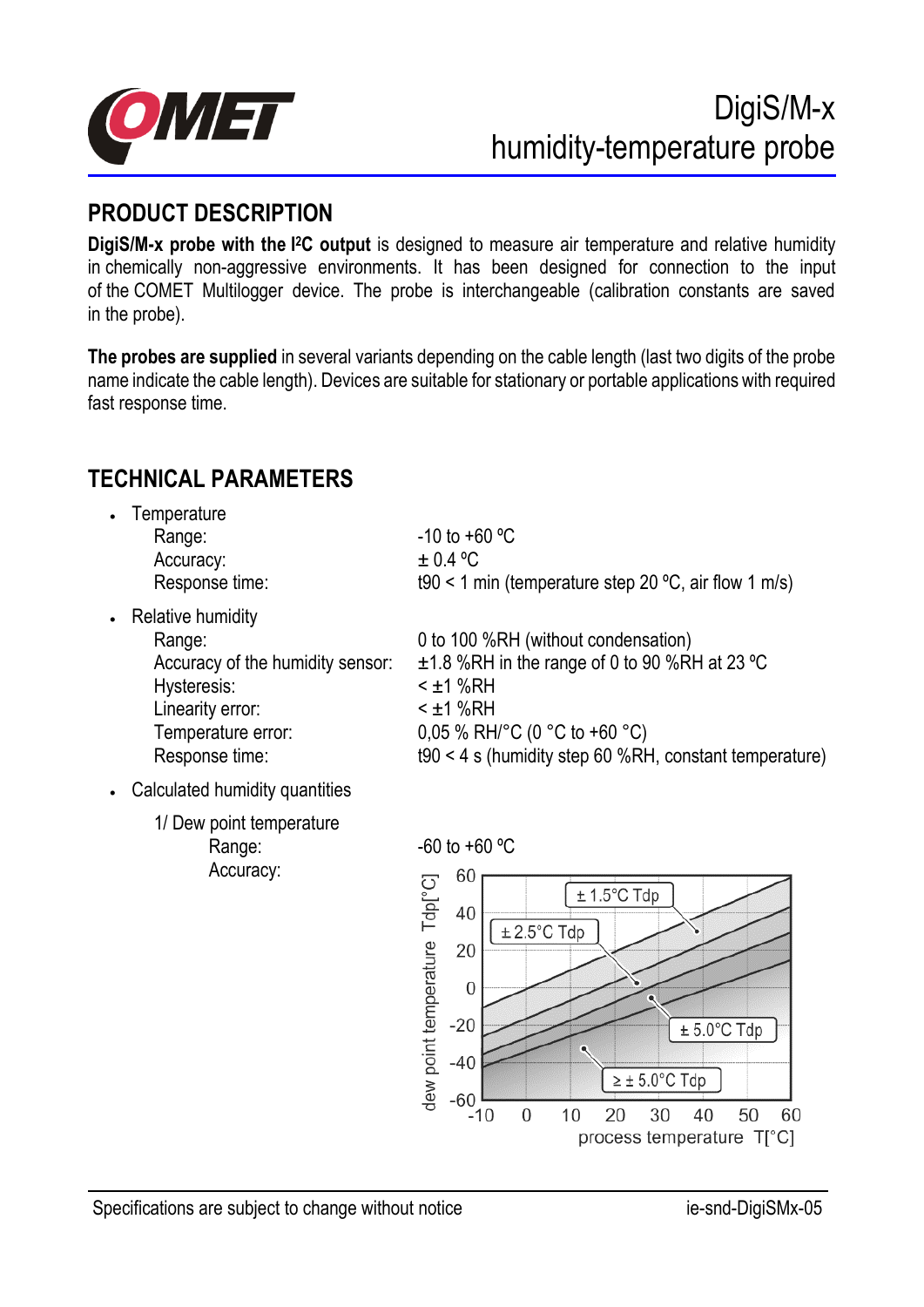|           | 2/ Absolute humidity<br>Range:<br>Accuracy:                        | 0 to 130 $g/m^3$<br>$\pm$ 1.5 g/m <sup>3</sup> for ambient temperature T < 25 °C                                                                                                                                             |  |
|-----------|--------------------------------------------------------------------|------------------------------------------------------------------------------------------------------------------------------------------------------------------------------------------------------------------------------|--|
|           | 3/ Specific humidity<br>Range:<br>Accuracy:                        | 0 to $130$ g/kg<br>$\pm$ 2 g/kg for ambient temperature T < 35 °C and<br>atmospheric pressure of 1013 hPa                                                                                                                    |  |
|           | 4/ Mixing ratio<br>Range:<br>Accuracy:                             | 0 to 150 g/kg<br>$\pm 2$ g/kg for ambient temperature T < 35 °C and<br>atmospheric pressure of 1013 hPa                                                                                                                      |  |
|           | 5/ Specific enthalpy<br>Range:<br>Accuracy:                        | 0 to 450 kJ/kg<br>$\pm$ 5 kJ/kg for ambient temperature T < 35 °C and<br>atmospheric pressure of 1013 hPa                                                                                                                    |  |
| $\bullet$ | Operating temperature range:<br>Operating relative humidity range: | $-10$ to $+60$ °C<br>0 to 100 %RH (without condensation)                                                                                                                                                                     |  |
| $\bullet$ | Power:<br>Current consumption:                                     | 2.7 to 5.5 V<br>50 µA @ 5 V                                                                                                                                                                                                  |  |
| $\bullet$ | Recommended calibration interval:                                  | 1 year                                                                                                                                                                                                                       |  |
| $\bullet$ | Storage temperature:<br>Storage relative humidity:                 | $-10$ to $+60$ °C<br>0 to 100 %RH (without condensation)                                                                                                                                                                     |  |
|           | - Electromagnetic compatibility:                                   | EN 61326-1 (tested with Multilogger)<br>EN 55011, class B<br>Emission:<br>EN 61000-4-2, 4 kV/8 kV, class A<br>Immunity:<br>EN 61000-4-3, 3 V/m, class A<br>EN 61000-4-4, 0.5 kV/ 1 kV, class A<br>EN 61000-4-6, 3 V, class A |  |
|           | Protection:<br>Working position:<br>Cable length:                  | <b>IP30</b><br>without restriction<br>1m, 2m, 5m, 10m, 15m                                                                                                                                                                   |  |

Material:<br>
Material:<br>
Material:

**DIMENSIONS**

Weight (with cable): 45g / 1m, 70g / 2m, 145g / 5m, 265g / 10m, 385g / 15m

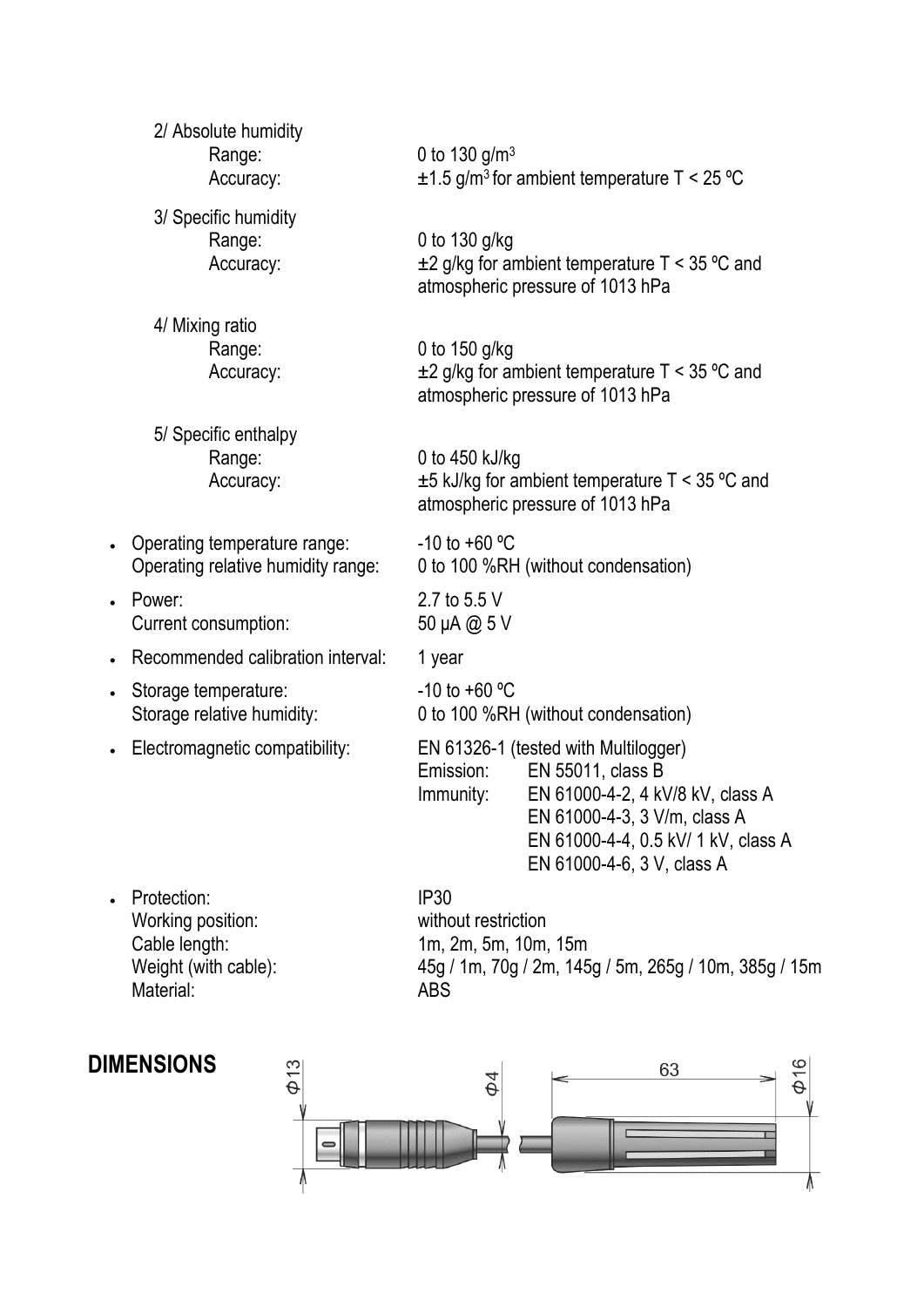#### **INSTALLATION**

Choose input for connection of the probe. Turn the connector so that the red mark on the connector and the red mark on the instrument panel are in the same position (**1**) and then insert the connector (**2**).

The probe does not require any special service or maintenance. We recommend periodic calibration for measurement accuracy validation.



### **TECHNICAL SUPPORT AND SERVICE**

Technical support and service is provided by distributor. For contact see warranty certificate. If needed, you can also use the discussion forum at [http://www.forum.cometsystem.cz/.](http://www.forum.cometsystem.cz/)

**WARNING •** It is not recommended to use the probe for long time in a dusty environment.



- **•** It is not recommended to use the probe for long time under condensation conditions.
- Don´t connect or disconnect the probe cable while Multilogger is turned on incorrect values could be recorded in the memory of the Multilogger.
- **•** The probe contains electronic components, it needs to liquidate them according to legal requirements.